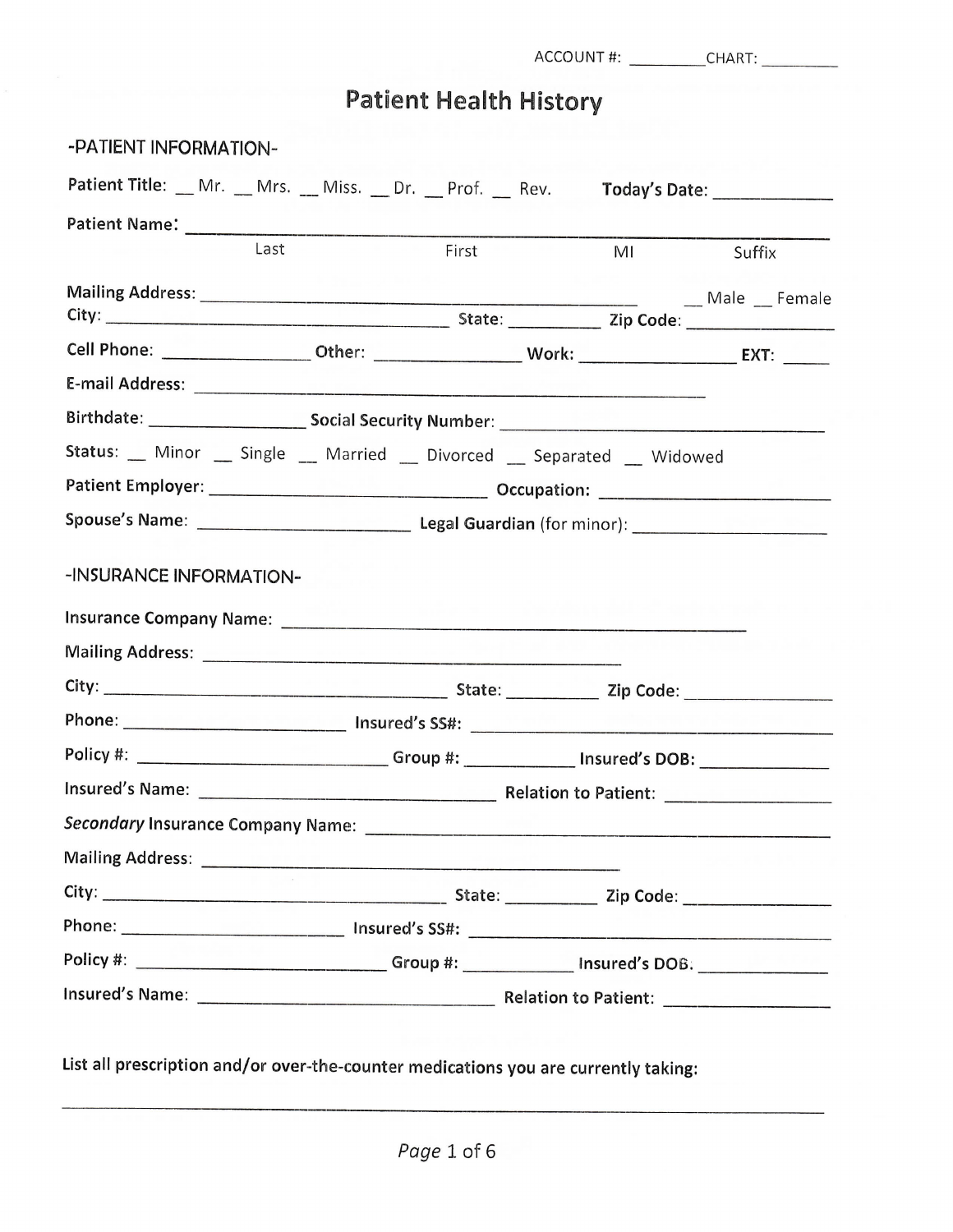## **What Brings You To Our Office?**

*If you have NO symptoms/complaints and are here for Wellness, please indicate using NONE.*

### List of Problems/Concerns: (most important first)

|                                                                                         |                                                                                                             | 2.                                                                                                                           |                                                                                          |  |
|-----------------------------------------------------------------------------------------|-------------------------------------------------------------------------------------------------------------|------------------------------------------------------------------------------------------------------------------------------|------------------------------------------------------------------------------------------|--|
| Frequency of MAIN problem                                                               | <b>Better</b>                                                                                               | <b>Relieving Factors</b>                                                                                                     |                                                                                          |  |
| Constant<br>Frequent<br>Intermittent<br>Occasional                                      | $\Box$ in the morning<br>$\Box$ by mid-day<br>$\Box$ by evening<br>$\Box$ at night<br>doesn't change        | sitting<br>standing<br>$\Box$<br>lying down<br>$\Box$<br>movement<br>stretching<br>$\Box$                                    | heat<br>ice<br>massage<br>medication                                                     |  |
| Quality of Pain                                                                         | Worse                                                                                                       | <b>Aggravating Factors</b>                                                                                                   |                                                                                          |  |
| dull ache<br>sharp<br>burning<br>stiffness<br>П<br>numb/tingling<br>□<br>radiating<br>□ | $\Box$ in the morning<br>$\Box$ by mid-day<br>$\Box$ by evening<br>$\Box$ at night<br>$\Box$ doesn't change | sitting<br>driving<br>standing<br>$\Box$<br>bending<br>$\Box$<br>lifting<br>$\Box$<br>walking<br>sleeping<br>work activities | coughing<br>rest<br>movement<br>exercise<br>stress<br>$\Box$ fatigue<br>household chores |  |
| Have you seen other doctors for this problem?                                           |                                                                                                             | $\square$ No<br>$\Box$ Yes                                                                                                   |                                                                                          |  |
| If yes, what treatment was received and did it help?                                    |                                                                                                             |                                                                                                                              |                                                                                          |  |

### **No Complaints or Problems? Start Here:**

| Have you seen a chiropractor before ? When? ___________ |                |                       | Do you wear orthotics or arch support?     |  |  |
|---------------------------------------------------------|----------------|-----------------------|--------------------------------------------|--|--|
| Yes                                                     |                |                       | Yes                                        |  |  |
| No.<br>$\Box$                                           |                | <b>No</b><br>П        |                                            |  |  |
| How would you rate your mattress?                       |                | Sleeping position     | How many hours do you sleep on<br>average? |  |  |
| □ Great                                                 |                | $\Box$ Side           |                                            |  |  |
| OK                                                      |                | <b>Back</b>           | $\Box$ 6-8 hours                           |  |  |
| Need a better one                                       |                | Stomach               | $\Box$ 4-5 hours                           |  |  |
|                                                         |                | Change positions      | $\Box$ 2-3 hours                           |  |  |
| Caffeine Used                                           | Exercise       | Alcohol               | <b>Feel Stressed</b>                       |  |  |
| Often                                                   | $\Box$ Often   | Often                 | $\Box$ Often                               |  |  |
| Occasionally                                            | □ Occasionally | $\Box$ Occasionally   | □ Occasionally                             |  |  |
| Never<br>П                                              | $\Box$ Never   | Never<br>П            | $\Box$ Never                               |  |  |
| Average daily water intake: ________________ oz.        |                |                       |                                            |  |  |
|                                                         |                | Vitamins/Supplements: |                                            |  |  |
|                                                         |                |                       |                                            |  |  |
|                                                         |                | 4.                    |                                            |  |  |
|                                                         |                | Page 2 of 6           |                                            |  |  |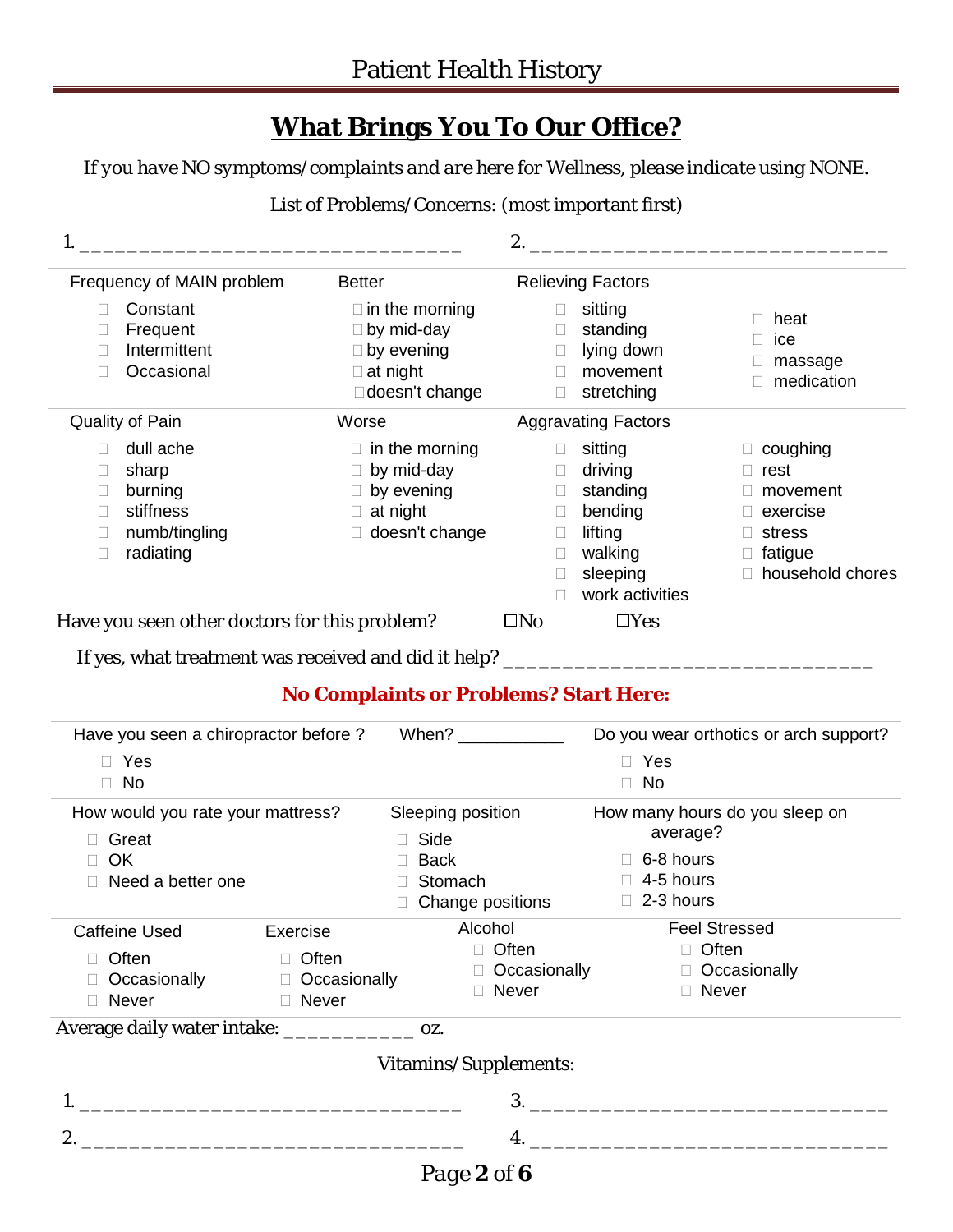## **Your Past Health History**

*Check all that apply. If you have NO symptoms/complaints please check NONE* 

| Cardiovascular                                                                                              |                                                                                                                |                                                                                                        |                                                                                                     |
|-------------------------------------------------------------------------------------------------------------|----------------------------------------------------------------------------------------------------------------|--------------------------------------------------------------------------------------------------------|-----------------------------------------------------------------------------------------------------|
|                                                                                                             |                                                                                                                | Genitourinary                                                                                          | <b>Blood/Lymph</b>                                                                                  |
| <b>Blood Pressure</b><br>□ Cholesterol<br>□ Heart Attack<br>□ Heart Disease<br>□ Stroke                     | □ Pacemaker<br>□ Congestive Heart<br>Failure<br>□ Irregular Heartbeat                                          | □ Frequent Urination<br>□ Kidney Stones<br>$\Box$ Prostate<br>□ Frequent Infection<br>□ Kidney Disease | □ Easy Bleeding<br>□ Easy Bruising<br>□ Leukemia<br>□ Blood Clots<br>$\Box$ Hepatitis               |
| <b>Respiratory</b>                                                                                          | Ear/Nose/Throat                                                                                                | <b>Eyes</b>                                                                                            | <b>Skin</b>                                                                                         |
| $\Box$ Asthma<br>□ Pneumonia<br>□ Sleep Apnea<br>□ COPD<br>$\Box$ Emphysema<br>□ Chronic Cough<br>$\Box$ TB | □ Hearing Loss<br>$\Box$ Ringing<br>□ Chronic Sinus<br>□ Frequent Ear<br>Infections                            | □ Glaucoma<br>$\Box$ Cataracts<br>□ Double Vision<br>$\Box$ Blindness<br>□ Detached Retina             | $\Box$ Eczema<br>$\square$ Psoriasis<br>$\Box$ Rashes<br>$\square$ Shingles                         |
| Allergy/Immunity                                                                                            | <b>Gastrointestinal</b>                                                                                        |                                                                                                        | <b>Musculoskeletal</b>                                                                              |
| $\Box$ Hives<br>□ HIV/AIDS<br>□ Allergy Shots<br>□ Chronic Allergies                                        | □ Gall Bladder<br>□ Crohn's Disease<br>□ Constipation<br>$\Box$ Ulcers<br>$\Box$ Reflux                        | $\square$ Diarrhea<br>□ Nausea/Vomiting<br>□ Poor Appetite<br>$\square$ Diverticulitis                 | $\square$ Gout<br>$\Box$ Arthritis<br>□ Joint Stiffness<br>□ Muscle Weakness<br>$\Box$ Osteoporosis |
| Neurological                                                                                                |                                                                                                                | <b>Endocrine</b>                                                                                       | <b>Psychiatric</b>                                                                                  |
|                                                                                                             |                                                                                                                |                                                                                                        |                                                                                                     |
| □ Seizures<br>□ Head Injury<br>□ Multiple Sclerosis<br>$\Box$ Autism<br>□ Memory Loss                       | Severe Headaches/<br>Migraines<br>□ Parkinson's<br>□ Carpal Tunnel<br>□ Loss of Balance<br>$\square$ Dizziness | $\Box$ Thyroid<br>$\square$ Diabetes<br>□ Menopause<br>□ Menstrual Problems                            | □ Depression<br>$\Box$ Anxiety<br>□ Unusual Stress<br>□ Bi-Polar Disorder                           |
| <b>Constitutional</b>                                                                                       | <b>Allergies</b>                                                                                               |                                                                                                        | <b>Surgery History</b>                                                                              |
| □ Weight loss/ gain<br>□ Energy Problem<br><b>Difficulty Sleeping</b>                                       | $\square$ Eggs<br>$\Box$ Shellfish<br>□ Milk/Lactose<br>Peanuts<br>$\Box$ Soy<br>$\Box$ Pets                   | $\square$ Sulfa<br>□ Wheat/Gluten<br>Codeine<br>□ Chemical<br>□ Seasonal<br>$\Box$ Latex               | List any relevant below.                                                                            |
| To be performed by clinic staff:                                                                            |                                                                                                                |                                                                                                        |                                                                                                     |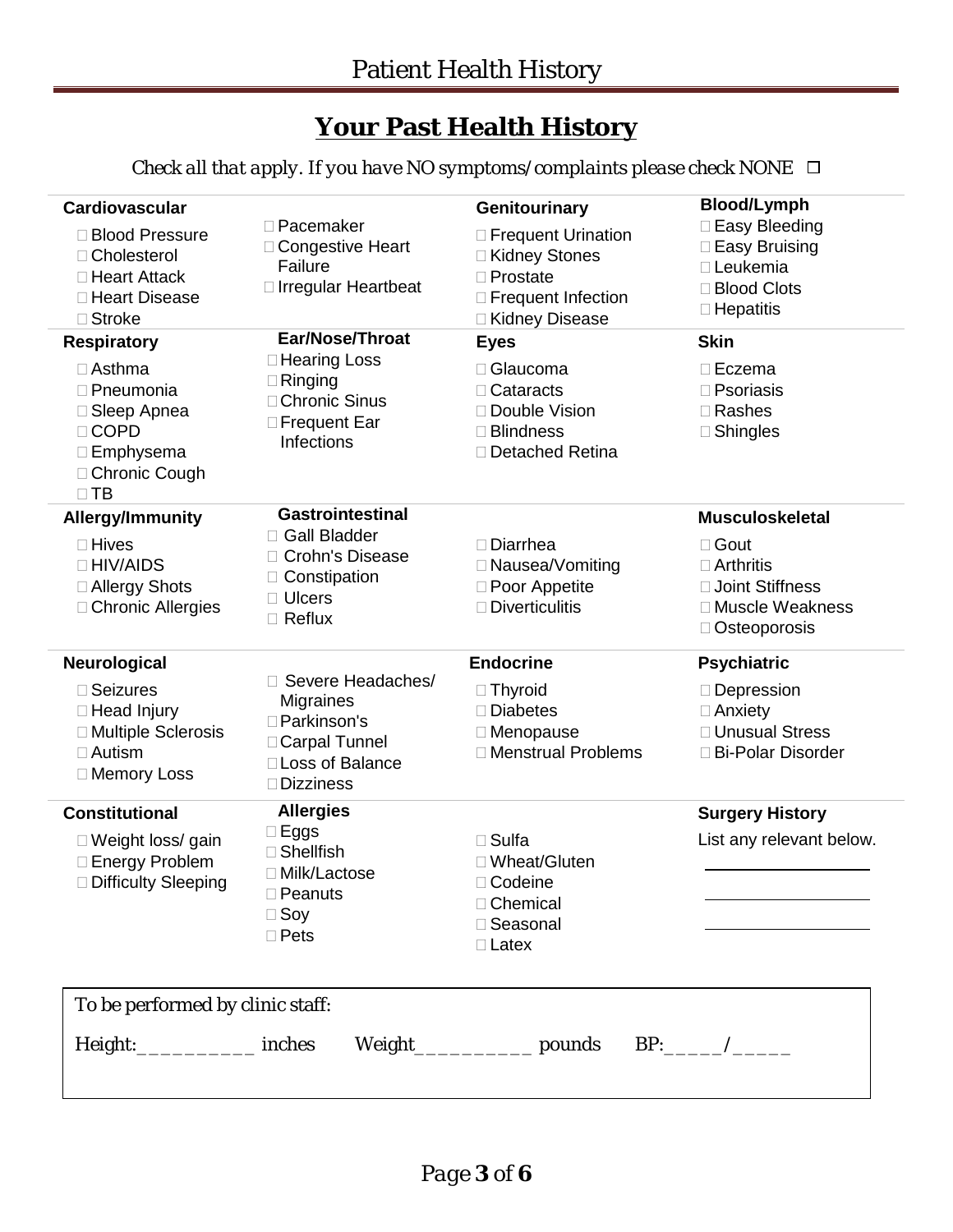Please mark areas on the picture below that correspond to the areas of your body where you feel the described sensations. Mark areas of radiation. Include all affected areas.

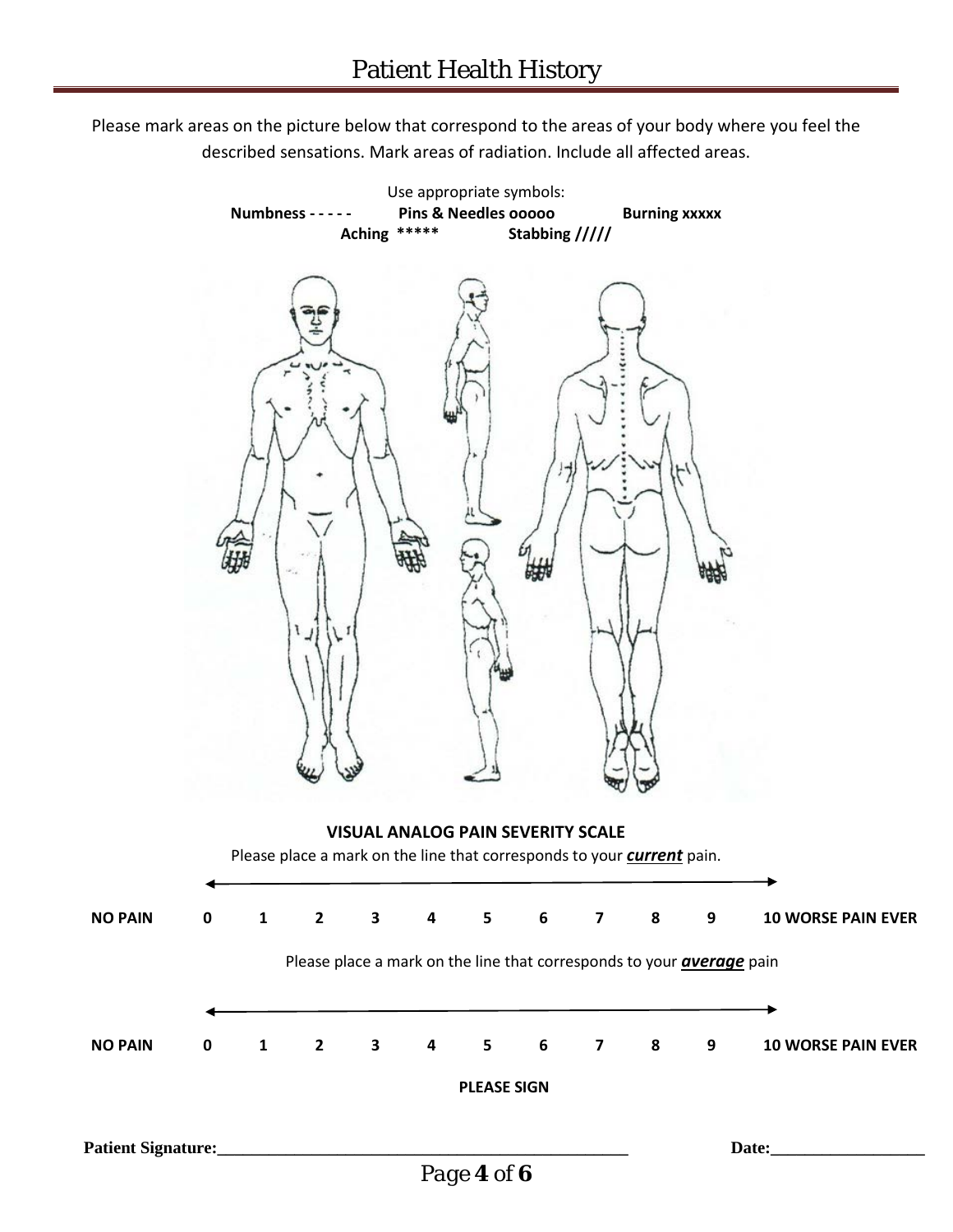## **Family Health History**

*Please review the below listed symptoms and conditions and indicate those that are current health problems of a family member by the designation of a* **C** *under his or her column. The designation of a*  **P** *should be used to indicate a past problem. Leave blank those spaces that do not apply.*

|                            | <b>Father</b> | <b>Mother</b> | <b>Spouse</b> | <b>Brother(s)</b> | Sister(s) | <b>Children</b> |
|----------------------------|---------------|---------------|---------------|-------------------|-----------|-----------------|
| Allergies                  |               |               |               |                   |           |                 |
| Anxiety                    |               |               |               |                   |           |                 |
| <b>Arthritis</b>           |               |               |               |                   |           |                 |
| <b>Auto Accident</b>       |               |               |               |                   |           |                 |
| <b>Back Pain</b>           |               |               |               |                   |           |                 |
| Cancer                     |               |               |               |                   |           |                 |
| Constipation               |               |               |               |                   |           |                 |
| <b>Diabetes</b>            |               |               |               |                   |           |                 |
| <b>Disc Problems</b>       |               |               |               |                   |           |                 |
| <b>Epilepsy</b>            |               |               |               |                   |           |                 |
| Freq. Cold/Flu             |               |               |               |                   |           |                 |
| Gassy/Bloating             |               |               |               |                   |           |                 |
| Headache                   |               |               |               |                   |           |                 |
| Heartburn                  |               |               |               |                   |           |                 |
| <b>Heart Trouble</b>       |               |               |               |                   |           |                 |
| <b>High Blood Pressure</b> |               |               |               |                   |           |                 |
| Low Energy                 |               |               |               |                   |           |                 |
| <b>Migraine</b>            |               |               |               |                   |           |                 |
| <b>Neck Pain</b>           |               |               |               |                   |           |                 |
| <b>Nervousness</b>         |               |               |               |                   |           |                 |
| <b>Pinched Nerve</b>       |               |               |               |                   |           |                 |
| <b>Scoliosis</b>           |               |               |               |                   |           |                 |
| <b>Sinus Trouble</b>       |               |               |               |                   |           |                 |
| <b>Sleeping Problems</b>   |               |               |               |                   |           |                 |
| Other:                     |               |               |               |                   |           |                 |
| Other:                     |               |               |               |                   |           |                 |
| Other:                     |               |               |               |                   |           |                 |

*The statements made on these forms are accurate to the best of my recollection and I agree to allow this office to examine me for further evaluation.* 

*All fees are payable when services are received unless special arrangements are made in advance.* 

*The purpose of today's visit is to determine if you are a candidate for care in this office.* 

Patient's Signature:\_\_\_\_\_\_\_\_\_\_\_\_\_\_\_\_\_\_\_\_\_\_\_\_\_\_\_\_\_\_\_ Date:\_\_\_\_\_\_\_\_\_\_\_\_\_\_\_\_\_\_\_\_\_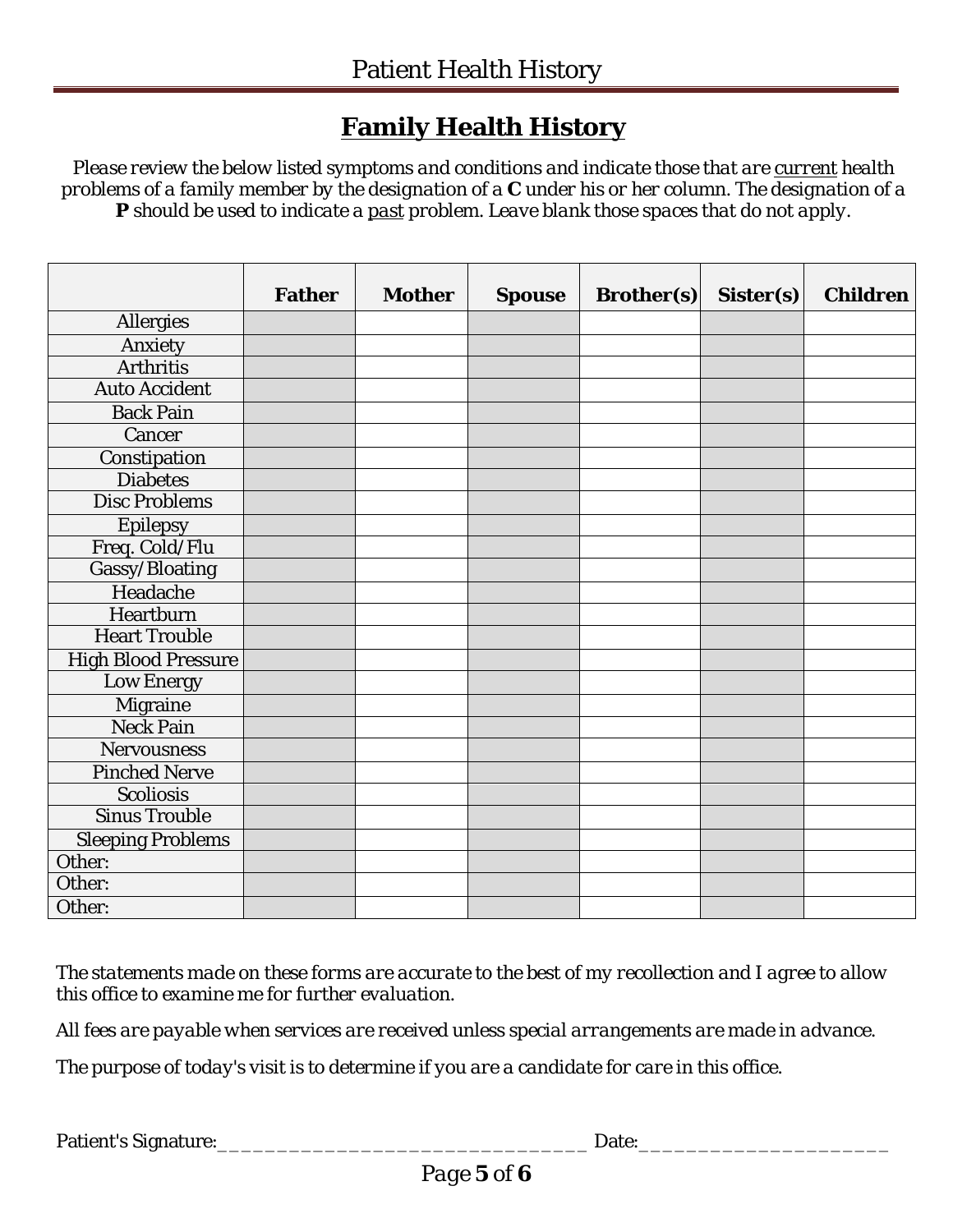### **Informed Consent**

I have been advised that chiropractic care, like all forms of health care, holds certain risks. While the risks are most often minimal, in rare cases, complications such as sprain/strain injuries, irritation of a disc condition, and although rare minor fractures, and possible stroke have been associated with chiropractic adjustments.

Patient Signature Date Date Date

### **X-Ray Consent**

By my signature below I am acknowledging that the doctor and/or a member of the staff has discussed with me the hazardous effects of ionization to an unborn child, and I have conveyed my understanding of the risks associated with exposure to x-rays. After careful consideration I therefore, do hereby consent to have the diagnostic x-ray examination if the doctor has deemed necessary in my case.

Patient Signature **Date Date Date Date Date** 

## **Office Financial Policy**

All services rendered are the responsibility of the patient and said patient is ultimately responsible for all payment on services regardless of whether or not this office accepts insurance assignment. Our office will prequalify your insurance coverage. We will give you the best estimate of your coverage for the recommended services. This is **not a guarantee of benefits.** Should you discontinue care for any reason, other than discharge by the doctor, any and all balances will become due and payable. If you are on a predetermined payment plan, that plan will continue to be in effect until your balance is zero. Any expenses incurred by this office (collections, court fees, etc. )in the effort to obtain payment on unpaid accounts past 90 days will be added to your balance.

Patient Signature **Date Date Date Date Date Date Date Date Date Date Date Date Date Date Date D** 

## **Notice of Privacy Practices**

The undersigned acknowledges receipt of a copy of the current Notice of Privacy Practices for this health care facility. It describes your rights to the limited use of protected health information, including your demographic information.

You have the right to request a restriction or disclosure on the use of your PHI (Protected Health Information). This office may or may not agree to your request.

This office utilizes open or common areas for treatment, however, private areas are available upon request. You may refuse to sign this acknowledgement and authorization and revoke this consent to use PHI. This must be done in writing.

I authorize contact from this office to confirm my appointments, treatment, and billing information by means:

| Cell phone | Home phone       | $\Box$ Text message |
|------------|------------------|---------------------|
| Email      | All of the above |                     |
|            |                  |                     |
|            |                  |                     |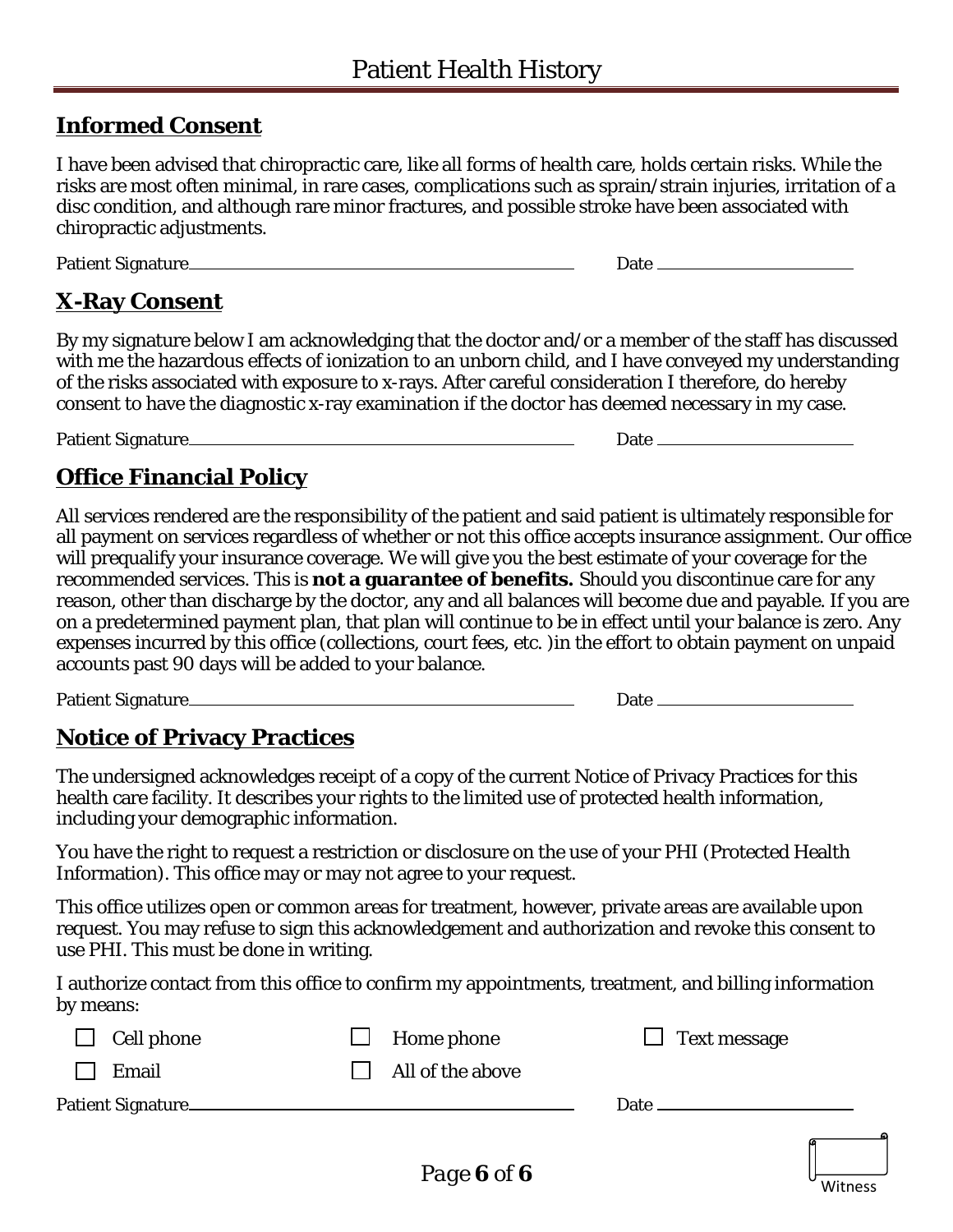### **CONSENT TO CHIROPRACTIC EXAMINATION AND TREATMENT**

Chiropractic is a health care profession that focuses on disorders of the musculoskeletal system and the nervous system, and the effects of these disorders on general health. The primary treatment provided by Doctors of Chiropractic is spinal manipulative therapy, also referred to as an adjustment. A Doctor of Chiropractic uses his/her hands and/or a mechanical instrument on the patient's body in such a way as to move the patient's joints. This may cause an audible "pop" or "click", such as when a person "cracks" his knuckles. The patient may feel a sense of movement as well.

Other procedures commonly used by Doctors of Chiropractic include the following:

- o physical examination o postural analysis
- o vital signs

o bracing and support applications

- o ultrasound therapy o hot/cold therapy
- 
- o traction/decompression
- o laser therapy o palpation
	- o rehabilitation
- o diagnostic studies
- o electrical muscle stimulation
- 
- o manual therapy
- o acupuncture/dry needling

**The material risks associated with chiropractic treatment** 

Chiropractic treatment utilizes very safe, non-invasive procedures performed in chiropractic offices to reduce pain, restore range of motion, and promote overall body wellness, among other various benefits. As with any healthcare procedure, there are certain complications which may arise during chiropractic manipulation and therapy. Possible complications include but are not limited to the following: muscle strain, dizziness, nausea, flushing, fractures, disc injuries, dislocations, cervical myelopathy, burns, costovertebral strains and separations. It is not uncommon for patients to experience temporary soreness after the first few treatments. In rare cases, manipulation of the neck has been associated with injuries to the arteries in the neck, leading to or contributing to serious complications, including stroke.

#### **The probability of those risks occurring**

Fractures are rare occurrences and generally result from underlying weakness of the bone for which the Doctor of Chiropractic checks during the taking of the patient's history, and during examination and X-ray. The incidences of stroke are exceedingly rare and are estimated to occur between one in one million and one in five million cervical adjustments. The other complications are also generally described as rare.

#### **The availability and nature of other treatment options may include the following**

- Self-administered, over-the-counter analgesics and rest
- Medical care and prescription drugs such as anti-inflammatories, muscle relaxants, and pain-killers
- Hospitalization/Surgery

There are risks and benefits associated with all the above treatment options, which the patient may wish to discuss with his/her medical doctor.

**Remaining untreated may allow the formation of adhesions and reduce mobility, which may set up a pain reaction further reducing mobility. Failure to seek care could result in serious medical conditions going unrecognized. Over time, this process may complicate treatment, making it more difficult and less effective the longer it is postponed.**

I understand and accept that:

- 1. I have the right to withdraw from or discontinue treatment at any time and that Dr. \_\_\_\_\_\_\_\_\_\_\_\_\_\_\_\_\_\_ will advise me of any material risks in this regard.
- 2. Neither the practice of chiropractic nor the practice of medicine is an exact science, and my care may involve the making of judgments based upon the facts known to the doctor during the course of my care.
- 3. It is not reasonable to expect the doctor to be able to anticipate or explain all risks and complications, and an undesirable result does not necessarily indicate an error in judgment or treatment.
- 4. Dr. \_\_\_\_\_\_\_\_\_\_\_\_\_\_\_\_ does not guarantee any results with respect to any course of care or treatment.

 $\frac{1}{2}$  ,  $\frac{1}{2}$  ,  $\frac{1}{2}$  ,  $\frac{1}{2}$  ,  $\frac{1}{2}$  ,  $\frac{1}{2}$  ,  $\frac{1}{2}$  ,  $\frac{1}{2}$  ,  $\frac{1}{2}$  ,  $\frac{1}{2}$  ,  $\frac{1}{2}$  ,  $\frac{1}{2}$  ,  $\frac{1}{2}$  ,  $\frac{1}{2}$  ,  $\frac{1}{2}$  ,  $\frac{1}{2}$  ,  $\frac{1}{2}$  ,  $\frac{1}{2}$  ,  $\frac{1$ 

 $\frac{1}{2}$  ,  $\frac{1}{2}$  ,  $\frac{1}{2}$  ,  $\frac{1}{2}$  ,  $\frac{1}{2}$  ,  $\frac{1}{2}$  ,  $\frac{1}{2}$  ,  $\frac{1}{2}$  ,  $\frac{1}{2}$  ,  $\frac{1}{2}$  ,  $\frac{1}{2}$  ,  $\frac{1}{2}$  ,  $\frac{1}{2}$  ,  $\frac{1}{2}$  ,  $\frac{1}{2}$  ,  $\frac{1}{2}$  ,  $\frac{1}{2}$  ,  $\frac{1}{2}$  ,  $\frac{1$ 

#### **DO NOT SIGN UNTIL YOU HAVE READ AND UNDERSTAND THE ABOVE. ONCE READ AND UNDERSTOOD, PLEASE CHECK THE APPROPRIATE BLOCK IN THE PARAGRAPH BELOW AND SIGN.**

Patient:

I [ ] have read, or [ ] have had read to me, the above explanation of chiropractic adjustment and related treatment. I hereby authorize, Dr. \_\_\_\_\_\_\_\_\_\_\_\_\_\_ and his/her assistants, associates and other appropriate persons to render care, to perform an examination and to provide an appropriate evaluation and treatment plan to address the complaints, problems, and medical history I have provided. I have discussed any questions, comments, or concerns with Dr. \_\_\_\_\_\_\_\_\_\_\_\_\_\_\_\_\_\_ and have had my inquiries answered to my satisfaction. By signing below, I state that I have weighed the risks and/or benefits in undergoing treatment and have decided that it is in my best interest to undergo the treatment recommended. Having been informed of the risks, I hereby give my consent to that treatment.

Patient's Name **Patient's Signature** 

Date **Signature of Parent/Guardian** (if patient is a minor)